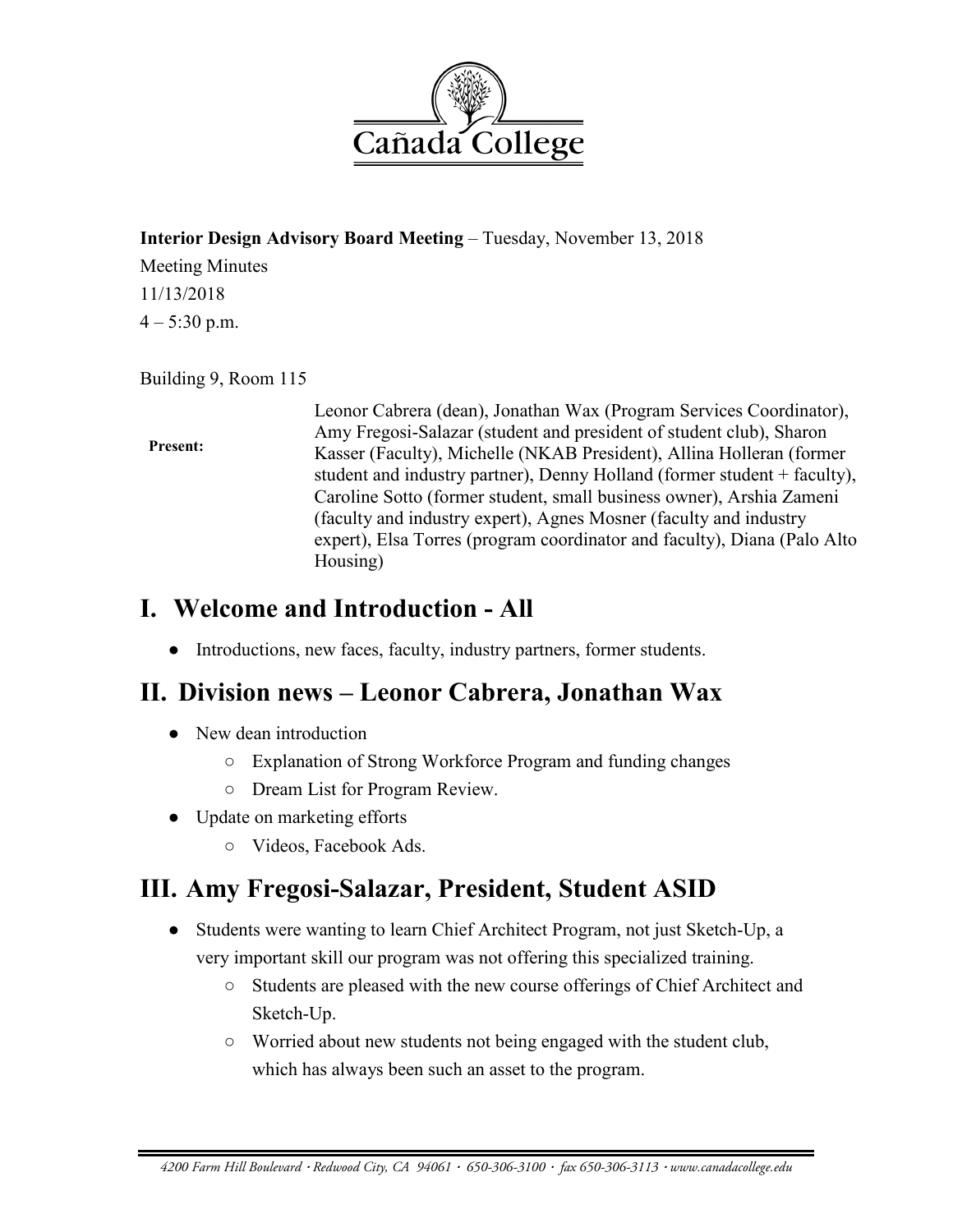

- Students are missing out on potential internship opportunities with the club not being as active. There are tons of events that students can participate in, encourages faculty engagement as well.
	- Question: Why is there low attendance for these events?
		- Answer: Not sure what the issue is, but it's an issue of retention with the high changeover of the current student population (a lot of students graduated).
		- $\circ$  3/15 –STS there is an event at the San Francisco Convention Center. There will be a panel on the value of networking, highly encourages students to attend this event. \$20 for students at attend, or with NKIB Membership it would be free. Discussion on getting students a discount. To sponsor event, minimal cost is \$500 (possible opportunity to table at event).

# **IV. Certificate Updates – Elsa Torres**

- Enrollments are struggling, in particular kitchen and bath design courses. As previously discussed, Strong Workforce Funds are temporarily funding courses, but this is not long-term sustainable.
	- Discussion on that we know there is lot of demand for these jobs: we get offers for home staging and kitchen and bath design job offers and internship opportunities, but we don't have many students in these areas or that are interested.
	- Faculty: Trying to encourage club engagement, but it isn't working as it has in the past.
- Sketching is a skill they need immediately to get a job, the board unanimously suggests a workshop or one-off class on this.
- Need to explore the creation of a smaller certificate (stackable), in home staging, and the board unanimously supports this.
	- Dean Cabrera explained the process for putting in new curriculum: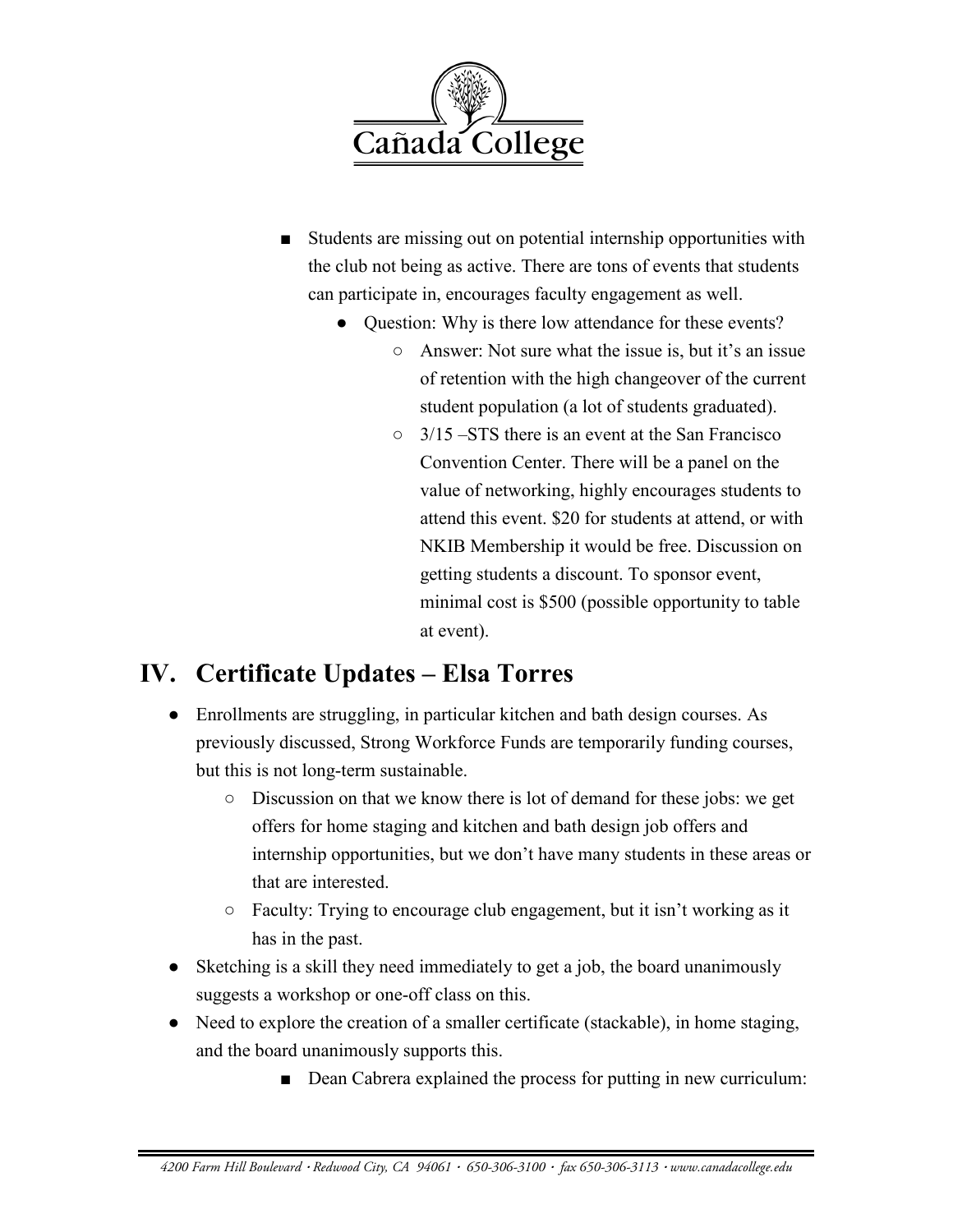

- A slow moving beast; school approval, district approval, BACCC approval, and then state approval.
- There needs to be a fast-track career education certification process, at least on our school-level.
	- Question: Why is the allocation model changing?
		- Students need 15 units to count fully as a student, and the low unemployment in the area/state = low enrollments.
		- Our student population, as a whole, is decreasing.
			- Program Review:
				- Interior Design has one of the highest completion rates of the entire college; 91% in fact. The retention for the program is excellent as well.
- The board unanimously supports a summer offering of the introductory courses.
- Fall 2019, new course INTD 300: Studio I: Home Staging
	- The board unanimously supports the creation of this course. It more relevant than the previously offered FASH course that was a requirement for this certificate.
- Idea of having summer workshops on home staging, the board unanimously supports summer program awareness activity.
	- Career exploration activity for current and potential students.
- Chief architect/AutoCAD/part-time training:
	- Starting in Fall 2019, this choice will be offered to students.
- Internships—employers—job market
	- Question: Why aren't we partnering with local sellers for home staging interns?
		- Something we need to work on.
	- How can we address student expectations and the reality of the experience for students?
		- Industry Partner: Businesses don't know the student's skillsets, but there are training for the businesses on what to expect, and having regular check-ins.